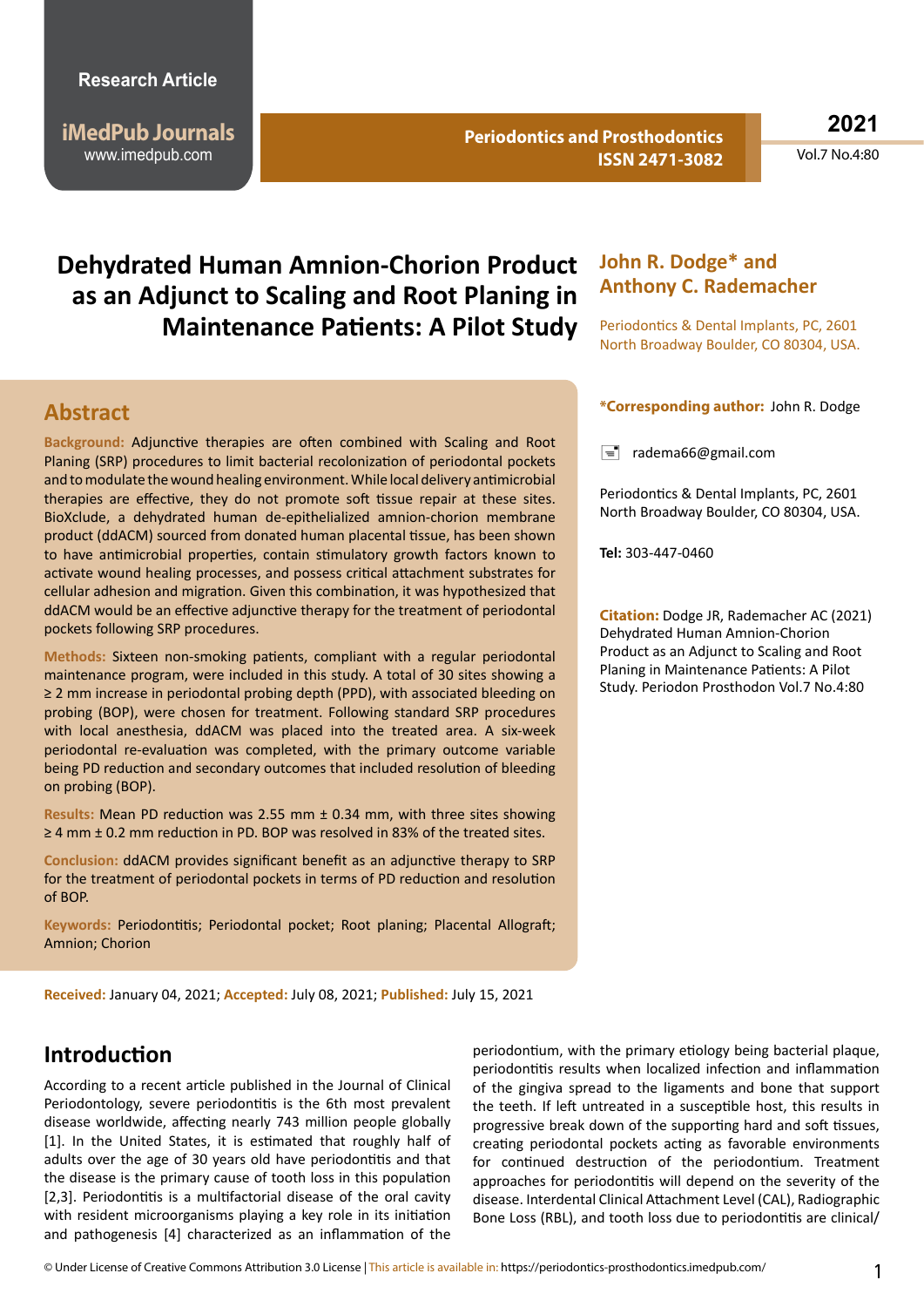radiographic parameters used to determine the severity of periodontitis at specific sites. Non-surgical management of periodontitis includes supra- and subgingival scaling and root planing to remove diseased cementum and dentin to achieve a biologically acceptable root surface, promoting a gain in attachment. Scaling and Root Planing (SRP) procedures are often combined with adjunctive therapies mainly aimed at preventing the reestablishment of the bacterial infections [5,6].

The efficacy of adjunctive therapies to provide additional benefit to SRP was reviewed by Smiley et al. in a 2015 article published in the Journal of the American Dental Association [7]. By systematically reviewing the results from clinical studies published in peer reviewed journals and FDA filings, the authors concluded that only systemic sub-antimicrobial dose doxycycline, systemic antimicrobials, chlorhexidine chips, and photodynamic therapy with a diode laser showed reliable, moderate benefit over SRP alone. A low level of certainty was attributed to the benefits of other adjunct therapies, including doxycycline hyclate gel, minocycline microspheres, and other non-surgical lasers. Of note, adjunctive therapies used with SRP procedures are predominantly focused on the treatment and prevention of persistent microbial infections that interfere with natural tissue repair and regeneration processes. These treatments do not, however, act to promote healing and the regeneration of healthy connective tissue to repair the periodontal pockets. Because of this, even the most efficacious adjunctive therapies provide only a moderate benefit when compared to SRP alone [7]. A product that provides anti-microbial properties to prevent the recurrence of infection and factors to promote tissue repair and regeneration would be of significant value to the treatment of periodontal disease. BioXclude® (Snoasis Medical, Golden, CO, USA), an emerging regenerative membrane product in the field of dentistry and periodontics, has been shown to have both antimicrobial and stimulatory properties, [8-14] suggesting that it may be an ideal adjunctive product for the treatment of periodontal pockets. Sourced from donated elective Caesarean section placental tissues, BioXclude is a dehydrated human de-epithelialized amnion-chorion membrane (ddACM) that is cut into sheets of defined dimensions. ddACM has been used successfully in a range of dental and periodontal procedures, including maxillary sinus membrane repairs, [15] extraction site management, [16] ridge augmentation procedures, [17] and mandibular furcation repairs [18] Importantly, ddACM has been shown to have both antimicrobial properties [8,9] and contain a multitude of growth factors that stimulate wound healing and tissue regeneration [19].

To evaluate the use of ddACM as an adjunctive treatment for periodontal pockets, 16 non-smoking patients, compliant with a regular periodontal maintenance program, with sites showing  $a \ge 2$  mm increase in periodontal probing depth (PPDs) and associated bleeding on probing (BOP) consented for inclusion in this study. Following standard SRP procedures, ddACM was placed into the periodontal pocket. A total of 30 sites were treated, with an average initial PD of 6.98 mm ± 1.00 mm. All patients underwent a comprehensive periodontal re-evaluation after six weeks, where PD reduction and resolution of BOP were measured. On average, PDs were improved by 2.55 mm ± 0.90

mm, with three sites showing ≥ 4 mm reduction in PD. In addition, bleeding on probing (BOP) was resolved in 83% of the treated sites. These data indicate that ddACM provides significant benefit as an adjunct to SRP for the treatment of periodontal pockets in terms of CAL gain and resolution of BOP.

# **Methods**

### **Inclusion criteria**

Non-smoking patients  $\geq$  18 years of age, currently compliant in a regular periodontal maintenance program presenting with periodontal pockets showing an increase in PPD of ≥ 2 mm and associated BOP, were identified for inclusion in the study. Patients with previous adjunctive or chemotherapeutic treatment in addition to traditional maintenance procedures were excluded from the study.

### **ddACM preparation**

BioXclude membranes **(Figure 1A)** are individually packaged and stored at room temperature for up to five years. At the time of treatment, a membrane was removed from the sterile packaging with a cotton forceps and hydrated (1-2 seconds) in sterile water **(Figure 1B)**. Longer hydration periods are not recommended by the manufacturer to prevent a loss of soluble growth factors stored in the membranes.

#### **Procedure**

Treatment sites **(Figure 2A)** were anesthetized with 4% Articaine with 1:100,000 epinephrine. Teeth were then treated with ultrasonic instrumentation followed by mechanical instrumentation to diminish supragingival and subgingival plaque and calculus via scaling and root planing. At each treatment site, pressure was applied with gauze to achieve hemostasis **(Figure 2B)**, and a pre-hydrated ddACM membrane (8 x 8 mm) was introduced into the pocket with a cotton forceps **(Figures 2C-2D).** A Hu-Friedy CP-12 periodontal probe was then used to place the

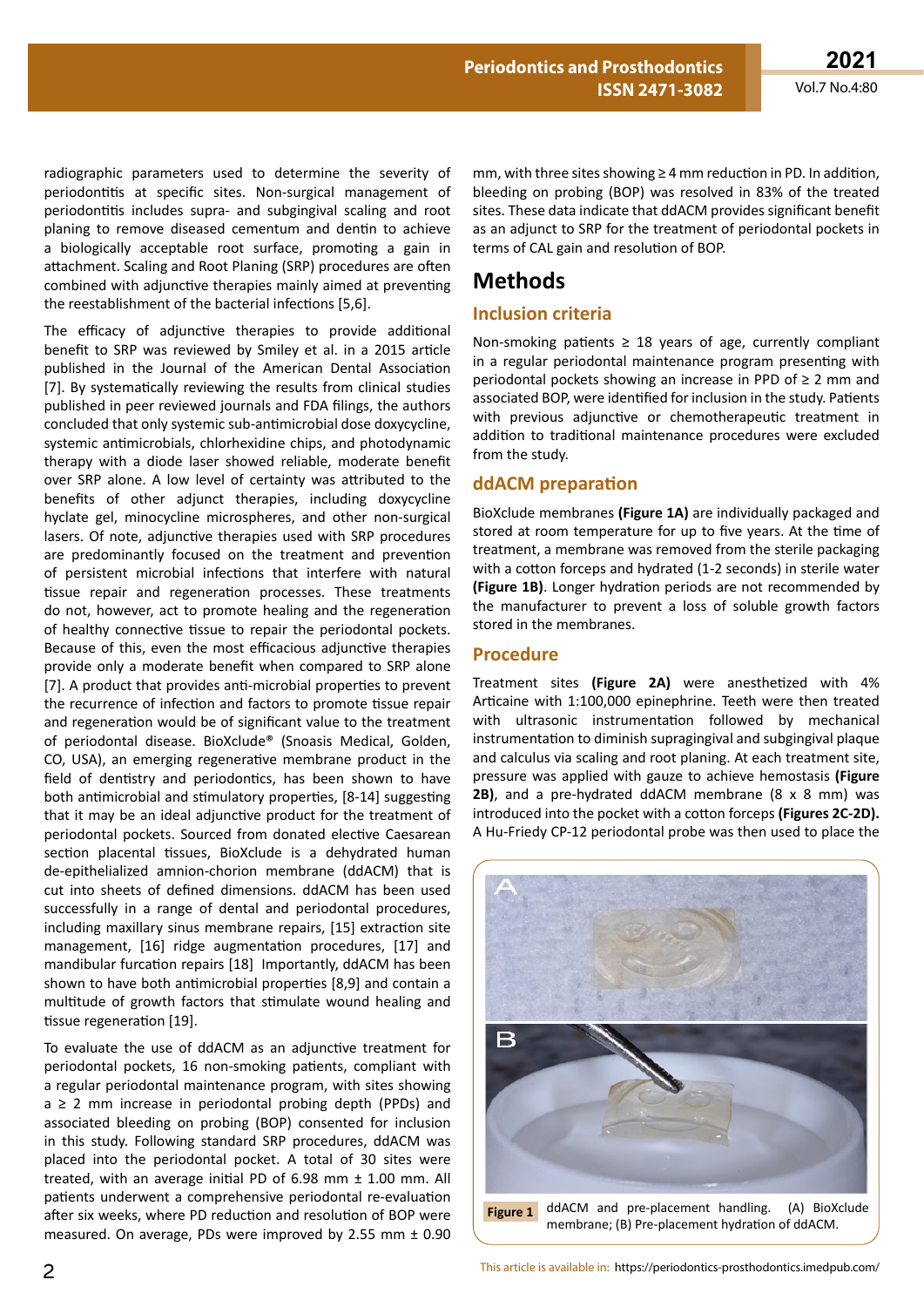**2021**

Vol.7 No.4:80



membrane into the deepest extent of the periodontal pocket achieving stability within the pocket and incorporation into the forming fibrin clot created by localized bleeding following SRP. No traditional antimicrobial agents (e.g. systemic antibiotics, chlorohexidine washes, doxycycline hyclate gel, minocycline microspheres, etc.) were used in these procedures.

#### **Post-operative instructions**

Patients were provided post-operative instructions to continue normal daily oral hygiene, implementing the modified Bass brushing technique with gentle flossing; additionally, patients were instructed to avoid any subgingival instrumentation, including Perio-Aids, proxy brushes, and/or subgingival irrigation for a period of six weeks.

#### **Clinical evaluation**

Measurements of PD, CAL, and presence of BOP were recorded at the time of treatment by the doctor performing the procedure(s). Six weeks after treatment, PD reduction and presence/absence of BOP were recorded by a doctor who was blinded to the location of sites treated with ddACM.

# **Result**s **and Discussion**

At the periodontal re-evaluation appointments, scheduled six weeks after initial procedures, the average PD measurement was 4.43 mm ± 0.96 mm, down from initial PD measures of 6.98 mm ± 1.00 mm. A nested plot showing PD measurements at the time of treatment ("Initial PD") and at the 6-week periodontal reevaluation ("Final PD") is shown in **Figure 3**. Mean PD reduction was 2.55 mm  $\pm$  0.90 mm, with three sites showing  $\geq$  4 mm reduction in PD. BOP was resolved in 83% of the treated sites. These data are summarized in **Table 1**.

Given the success of ddACM to promote rapid healing in a wide range of periodontal procedures [15-18] it was hypothesized that



**Table 1** Summary of PD, PD reduction, and resolution of BOP measurements.

| <b>Patients</b> | <b>Sites</b> | Initial PD (mm) Final PD (mm) |           |             |           | PD Reduction<br>(mm) |           | <b>Resolution</b> |
|-----------------|--------------|-------------------------------|-----------|-------------|-----------|----------------------|-----------|-------------------|
|                 |              | <b>Mean</b>                   | <b>SD</b> | <b>Mean</b> | <b>SD</b> | <b>Mean</b>          | <b>SD</b> | of BOP            |
| 16              | 30           | 6.98                          |           | 4.43        | 0.96      | 2.55                 | 0.9       | 83%               |

it would also provide benefit in the treatment of periodontal pockets. Adjunctive therapies are frequently combined with SRP procedures to prevent the bacterial recolonization of the pockets, but little is done to actively promote the healing of damaged connective tissues and reattachment of at-risk teeth. As a membrane product that possesses antimicrobial properties to fight bacterial infections, stimulatory growth factors to activate natural wound healing processes, and scaffolding matrix proteins to support cellular attachment and migration, ddACM appeared to have a potent combination of properties that would be of use for the treatment of periodontal pockets. Historically, SRP procedures lead to an average PD reduction of 0.49 mm (range: 0.36-0.62 mm), a number that is only improved by an additional average reduction of  $\leq$  0.64 mm if adiunctive antimicrobial therapies are included in the treatment regimen [19] As presented in the results, periodontal pockets treated with ddACM following standard SRP procedures had an average reduction in depth of 2.55 mm ± 0.34 mm after six weeks, suggesting that the use of ddACM in these procedures is an effective adjunct to SRP and that it may have additional benefit over therapies that are purely antimicrobial in nature (SRP + antimicrobial adjuncts have a combined effect of 1.13 mm average reduction in PD). The utility of ddACM in a wide range of dental and periodontal procedures is rapidly emerging. Originally considered a competitor in only the membrane market, ddACM is proving to have a collection of properties that makes it highly versatile and ideally suited for use in a wide range of oral procedures.

In addition to the barrier function that is common to all membrane products, ddACM's ability to naturally prevent bacterial growth